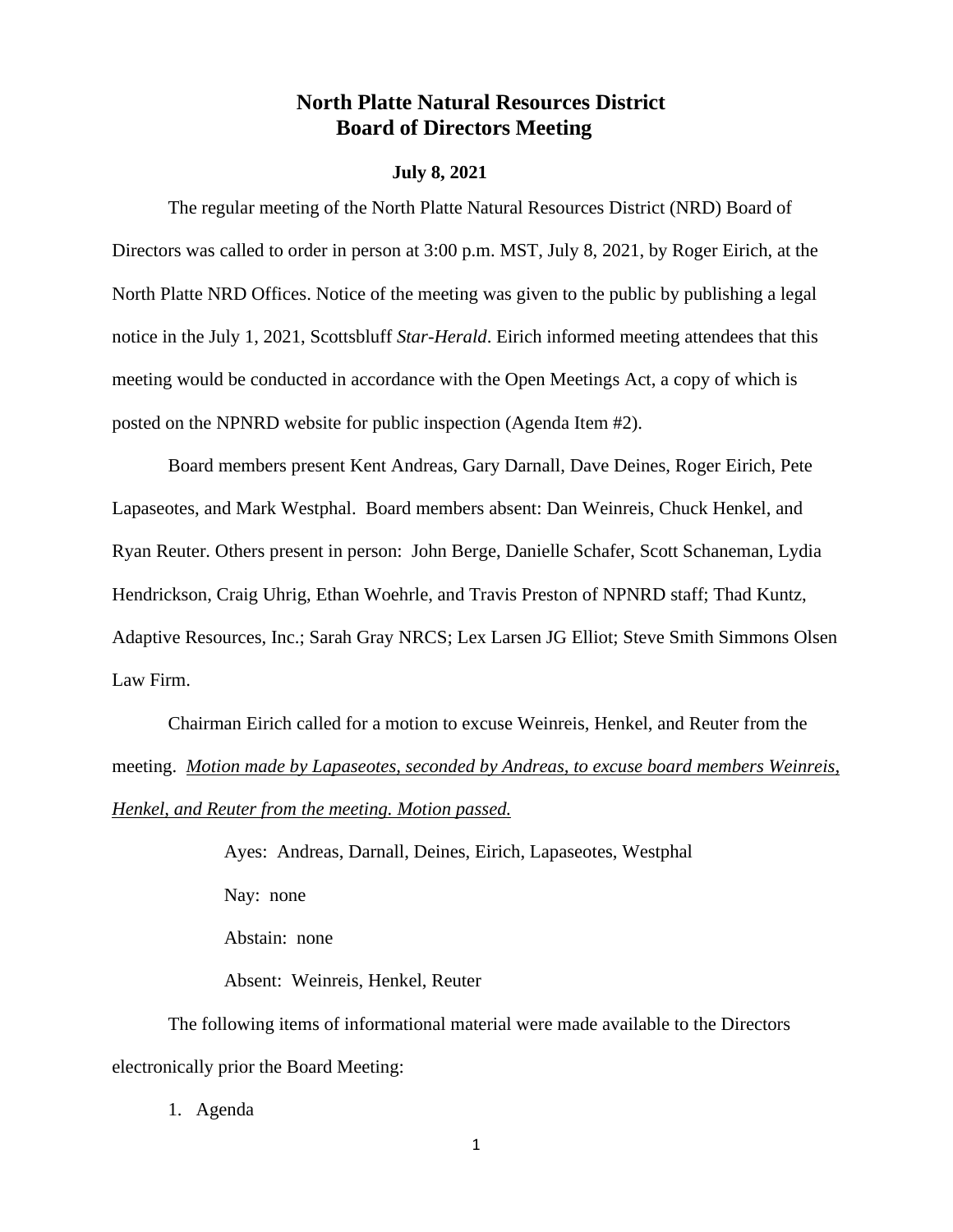- 2. Minutes, North Platte Natural Resources District, Board of Directors Meeting, May 13, 2021.
- 3. Treasurer's Report
- 4. Manager's Report
- 5. Scottsbluff United Chamber of Commerce Agribusiness Water Tour Brochure.
- 6. News Release: "Nebraska Water Center Conference hits the Road this August for Scottsbluff."
- 7. Map of the 2021 Water Tour
- 8. Agenda on the 2021 Water Tour
- 9. Annual Report of 2020 Water Use Activities in the North Platte NRD to meet the Requirements of the Integrated Management Plan for the 2020 Basin-Wide Meeting.
- 10. DRAFT, 2021 Upper Platte River Basin-Wide IMP Report Covering 2020 Activities.
- 11. Agenda of the Upper Platte River Basin-Wide Plan Annual Meeting on July 14<sup>th</sup>, 2021.
- 12. 2021 Static Water Levels Report.
- 13. Minutes, North Platte Natural Resources District, Budget & Personnel Committee, dated July 1, 2021.

## **3. Approval of Minutes of Previous Meeting**

The Board reviewed the minutes of the June 10, 2021, regular Board meeting.

 *Motion made by Deines, seconded by Darnall, to approve the minutes of the June 10,* 

*2021, regular Board meeting. Motion passed.*

Ayes: Andreas, Darnall, Deines, Eirich, Lapaseotes, Westphal

Nay: none

Abstain: none

Absent: Weinreis, Henkel, Reuter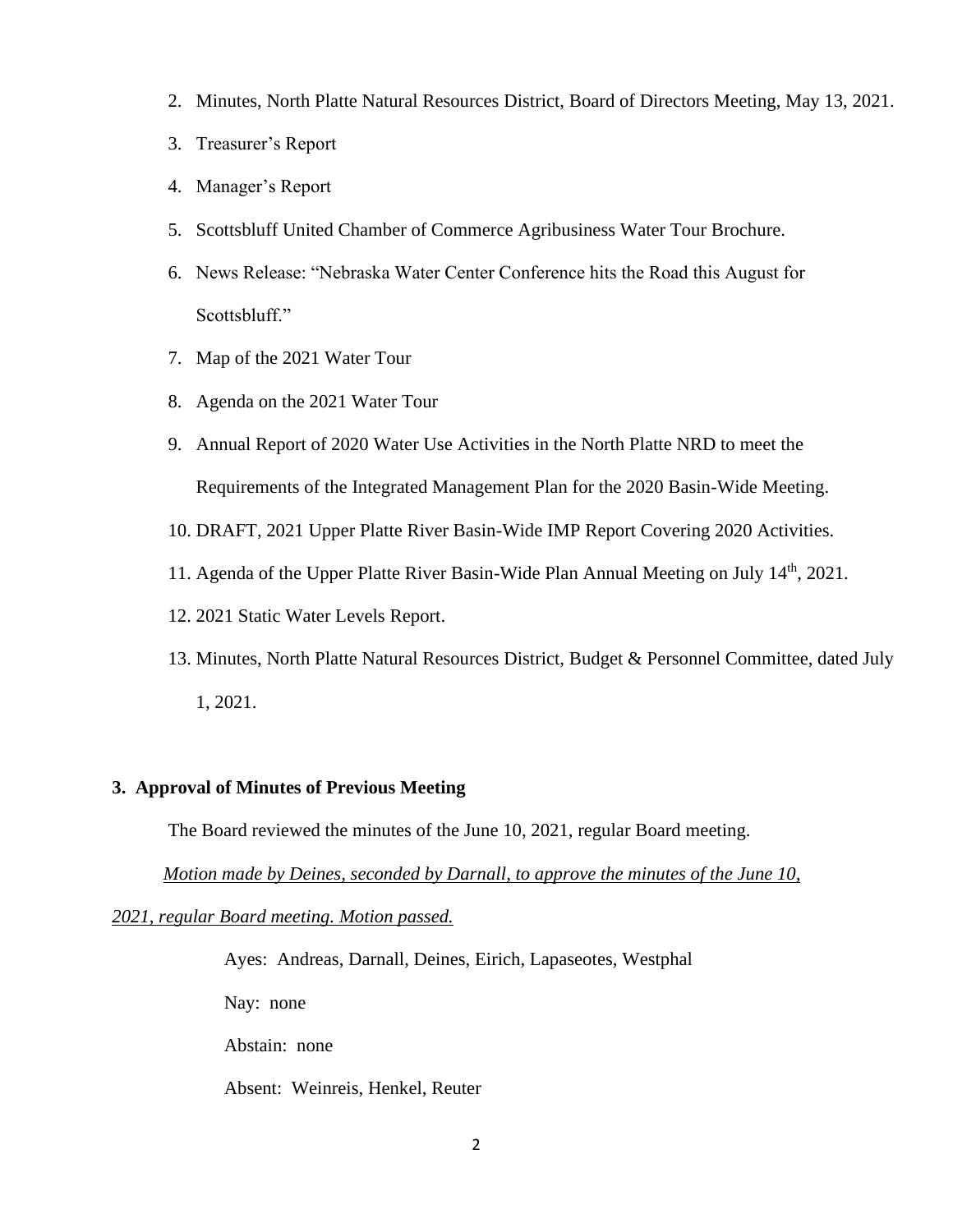#### **4. Treasurer's Report and Accounts Payable**

John Berge reviewed the Treasurer's report with the Board. *Motion made by* 

*Andreas, seconded by Deines, to accept the Treasurer's report and pay the bills as listed.* 

*Motion passed.*

Ayes: Andreas, Darnall, Deines, Eirich, Lapaseotes, Westphal

Nay: none

Abstain: none

Absent: Weinreis, Henkel, Reuter

### **5. Comments from the Public**

No comments from the public.

### **6. Manager's Report**

General Manager John Berge indicated that the written report was sent to the board and was available on the NPNRD website. He highlighted the following items:

Administrative:

• Status of Water Technician Position – We have hired Keelie Williamson to backfill the position vacated by Carolyn Hudson when she retired. Keelie will be starting in the next couple of weeks.

### Projects and Programs:

• Hazard Mitigation Planning – Round two meetings of the Hazard Mitigation Planning group will occur on July 14 and 15 via zoom.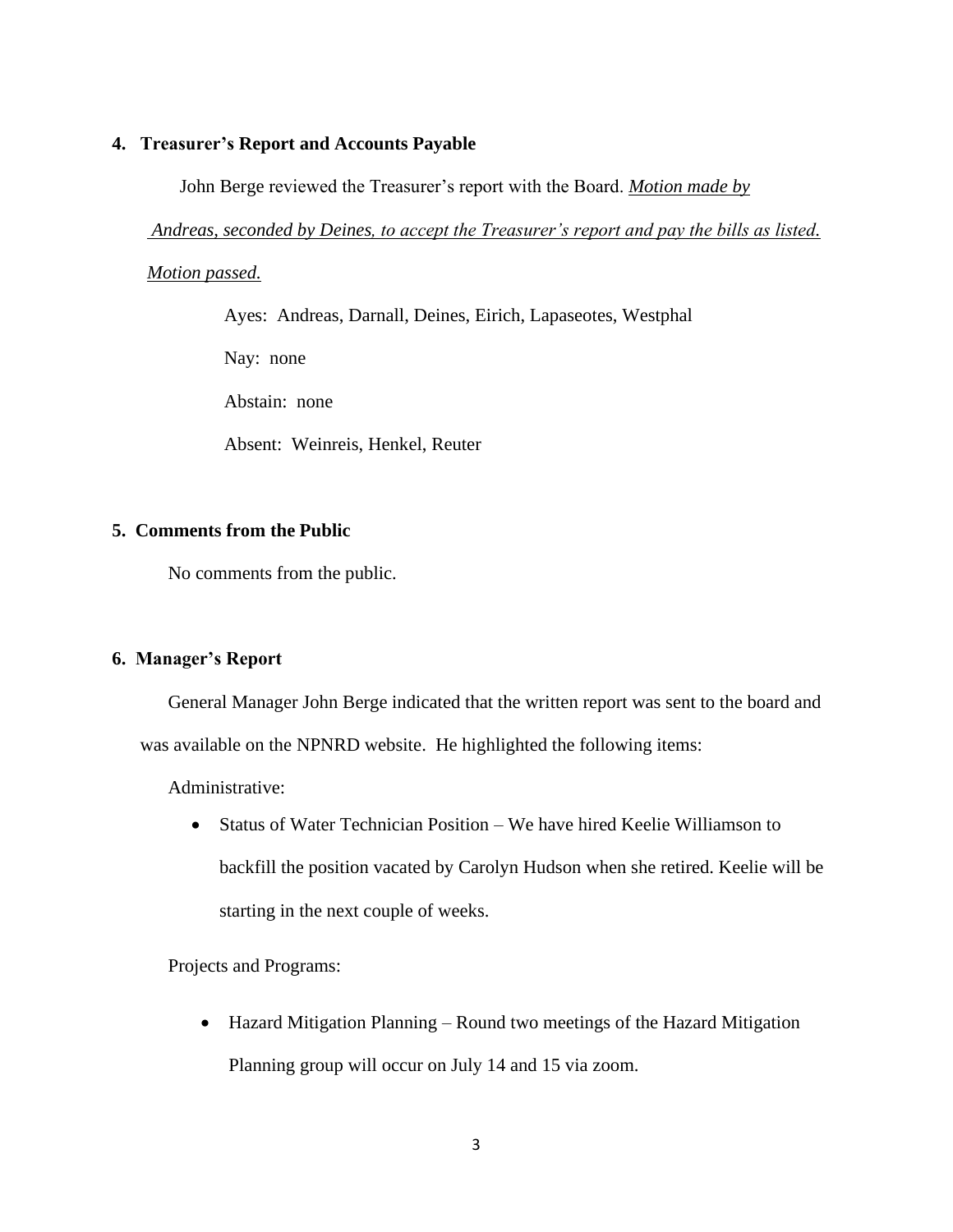- Schaneman Recharge Project While we were planning on taking the staff and Board on a tour of the Schaneman Recharge Facility on Spring Creek Road, we have forgone this for July and are hoping to do it in August once it is operating. We are anticipating approval of the permits for the project in the coming weeks.
- Conservation Easements I have been working with the Nebraska Conservation Roundtable to develop talking points and other materials to combat the arguments against conservation easements. These have been an important tool for conservation districts in Nebraska.
- Robust Review Scott, Thad and I met with the POAC group to discuss the lack of a scope of work for the Robust Review which is to start later this year. We have been very frustrated at the hold up on the scope of work by the Twin Platte NRD, and I expressed my frustration with the Twin Platte Manager, Kent Miller and their consultant, Jim Schneider – demanding that they offer comments on the scope so that we may vote on it by the end of the month. We anticipate voting on the scope on August 31.

#### Outreach:

- Water Expo The Semi-Annual Water Tour will be held on August 14, 2021, from 10 a.m. – 2 p.m. Similar activities will be held, to include free lunch, water games for the kids, seminars for adults and an exhibit hall. There will also be Greenhouse Tours and the Conservation Ranger Program will be active as well.
- The North Platte NRD will be hosting dinner for the Nebraska Water Center staff at the NRD office on August 15.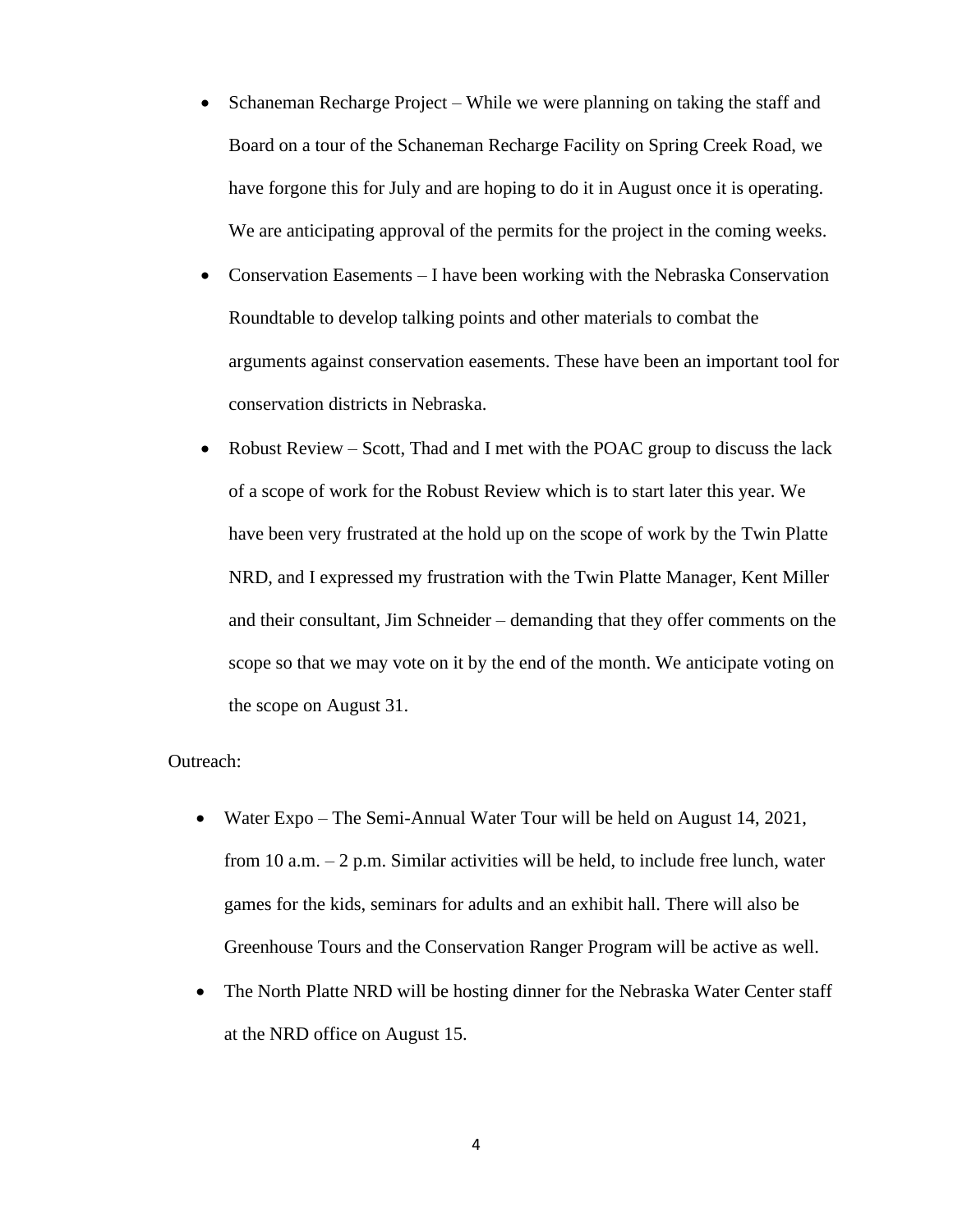- The Nebraska Water Center "The Shape of Water in Western Nebraska" Conference will be held on August 16 at the Panhandle Research and Extension Center. The North Platte NRD will have a prominent role in that meeting.
- Water Tour The Scottsbluff-Gering Chamber of Commerce Water Tour will be held on August 17-18 and will be an eastern trip – touring both the north side and the south side of the river, and the Pumpkin Creek Basin. Please see your Board packet for additional details. 6a.
- Water Leaders Academy We will be hosting the Nebraska Water Leaders Academy on July 15 for dinner with our staff.

# **7. Discussion of Packet for LR23 Request from the Nebraska Legislature Natural Resources Committee**

Berge provided the Board background into the legislative review, reminding that the bill was sponsored by Senator Steve Erdman. The review will be made available to the legislature and will focus on NRD's and if they are meeting their responsibilities. This District asked for an extension, which was granted by Cyndi Lamm, Natural Resources Committee Counsel. That deadline was extended to July  $9<sup>th</sup>$ , 2021. The report will include information regarding flood control, flow meters, Harrisburg water system, cost share, plus much more. Berge mentioned other NRD's were sending one-page reports while others were sending multi page documents. After discussion the Board agreed to provide the report to the Committee as Berge outlined.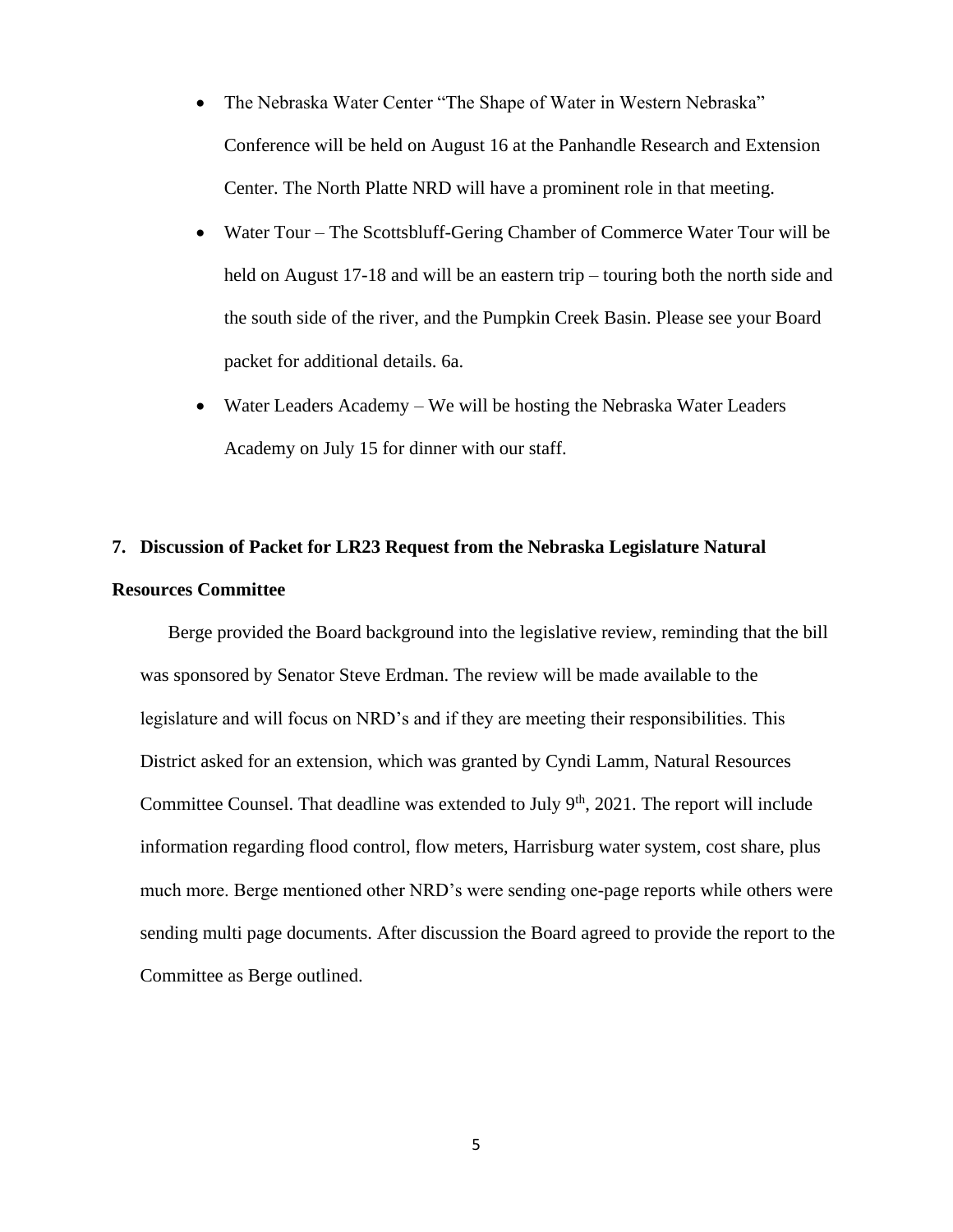#### **8. Staff Presentation on Static Water Levels Data**

Lynn Okicki provided a power point presentation on data gathered from water levels taken in March of this year. Okicki also showed in her presentation, water level data comparisons from 1-, 5-, 10-, and 15-year static water levels. Once the presentation ended Okicki provided an opportunity for the Board to ask questions. Darnall asked about the static water level declines in the southwest part of Banner County close to Albin Wyoming and if that area of the district should be allocated on pumping. Berge said the declines in that area could be influenced by the pumping occurring just over the State line in Wyoming. He also mentioned the number of irrigated acres is substantial in Wyoming in comparison to the number of certified irrigated acres in the far southwest part of Banner County. Darnall followed up with a question regarding the diversion of surface water in Pumpkin Creek. Darnall asked the members of the Staff and the Board if they knew of any producers diverting water from Pumpkin Creek. The Board and the Staff could not confirm that there was surface water being diverted.

#### **9. Report from Budget and Personnel Committee**

Berge reported that our budget timeline was in very good shape and that the budget was very sound. The Committee directed the Staff to increase the budget by 3-4% due to rising inflation. The proposed fiscal year 2021-22 budget ended up increasing a little over 4%. Berge also mentioned that the OA/FA contingency fund would remain, and that the Gering Valley Flood Control Project line item would see an increase to \$500,000.00 on the expense side of the budget as well as a \$500,000.00 increase on the revenue side as well. This project will be part of a water shed rehabilitation program that is grant funded by NRCS. Berge